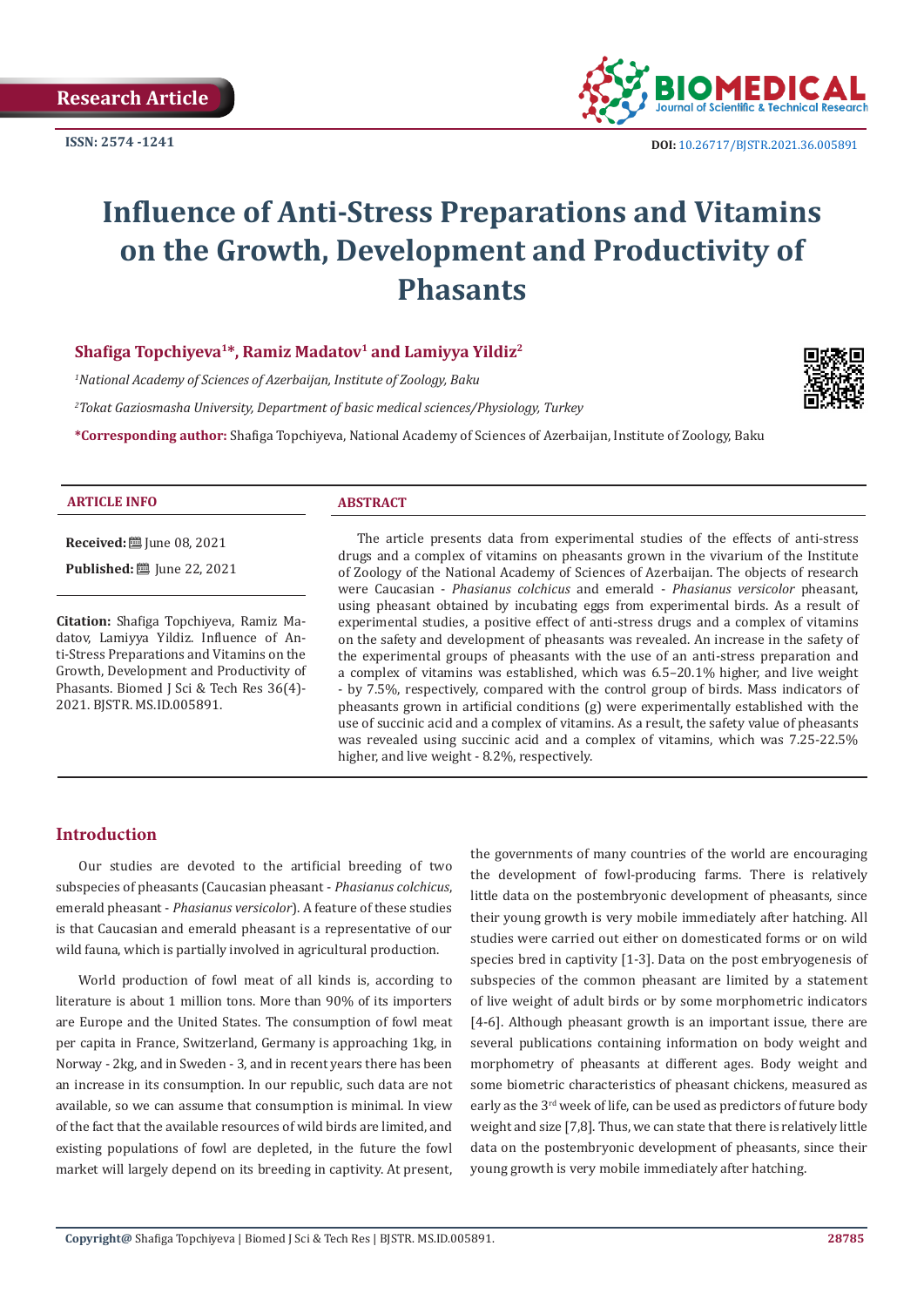#### **The purpose of the Research**

Based on the foregoing, the purpose of these studies was to study the effect of anti-stress medications and a complex of vitamins on the growth, development and productivity of pheasants.

#### **Research Material**

The studies were conducted in the vivarium of the Institute of Zoology of ANAS in 2018 - 2019. The objects of research were the Caucasian and emerald pheasant, while the pheasant obtained from the incubation of eggs from experimental birds was used.

#### **Research Results**

Pheasants quite successfully adapted to various conditions of keeping. In our experiments, pheasants were kept in cells, starting from a day old and for a maximum of two months. For the entire duration of the experiment, no adverse effects on pheasants of the conditions of being in cellular conditions on the mesh floor were noted. Negative moments include injuries when birds, trying to fly up in fright, broke their heads, when pheasants got their feet stuck in the grid of the floor of the cage, due to imperfections in the design of the cells. It should be noted that with the pheasants in the cells being kept in the room, their only noticeable drawback was the less feathering of young animals and the disheveled tail feathers in adult males. Juvenile molting did not proceed as vigorously as when kept outdoors and young animals were not feathered well enough. Apparently, this is explained by a more "sparing" temperature

regime for growing young animals indoors. We used anti-stress medications (phenozepam, succinic acid and a complex of vitamins) in experiments on pheasants, which increased the safety of young animals and positively influenced their growth. The mass indicators of pheasants grown under artificial conditions using an anti-stress drug and a complex of vitamins are presented in the Table 1. In the experiments, the safety of the livestock of pheasants of the experimental groups was revealed in comparison with the control groups; while the safety of pheasants was 6.5-20.1% higher, and live weight - by 7.5%, respectively. Better results were obtained with the use of succinic acid, with the use of the latter it was possible to completely prevent the death of pheasant from pecking. As can be seen from the data in Table 2, the safety of pheasants was 7.25-22.5% higher, and live weight - 8.2%, respectively. Based on the obtained experimental data and analyzing the growth rate curves of pheasants, it can be noted that the highest growth rate is observed in the first 10 days, further an increase in the growth rate is noted, reaching its maximum on the  $20<sup>th</sup>$  day. In the next ten days, the growth rate increases significantly, then again stabilizes to 40 days and then gradually decreases over the entire remaining period of growth. Relative growth reaches a maximum of 90 days after hatching. Thus, the analysis of data on the growth and development of pheasant chicks allows us to conclude that special attention should be paid to the organization of proper feeding in the first two weeks after the birth of the chicks, when their rapid growth and development is observed.

**Table 1:** The mass indicators of pheasants grown in artificial conditions (g) using an anti-stress drug and a complex of vitamins.

|            | <b>Pheasants</b>  |                    |                  |                    |  |
|------------|-------------------|--------------------|------------------|--------------------|--|
| Age (days) | Caucasian         |                    | <b>Emerald</b>   |                    |  |
|            | Control           | <b>Experiment</b>  | Control          | <b>Experiment</b>  |  |
| Conclusion | $17,1\pm0.07$     | $18,4\pm0.05$      | $21,5+0,15$      | $23,1\pm0,20$      |  |
| 5          | $24,5+0,41$       | $26,3 \pm 0.34$    | $26,1\pm0,40$    | $28,1\pm0,50$      |  |
| 10         | $37,3 \pm 0.52$   | $40,1\pm0.45$      | $39,5 \pm 0.65$  | $42,5 \pm 0.55$    |  |
| 20         | $84,1 \pm 1,50$   | $90,4 \pm 1,20$    | $85,2 \pm 1,44$  | $91,62 \pm 1,75$   |  |
| 30         | $142,1\pm3,10$    | 152,8±4,20         | $143,0{\pm}2,60$ | $153,7 \pm 3,80$   |  |
| 60         | $370,5 \pm 16,20$ | 398.3±21.10        | 377,1±12,60      | $405,4\pm9,60$     |  |
| 90         | 988.0±18,50       | $1062.1 \pm 19.50$ | 995.5±19,10      | $1070.2 \pm 21.10$ |  |

**Table 2:** The mass indicators of pheasants grown in artificial conditions (g) with the use of succinic acid and a complex of vitamins.

|            | <b>Pheasants</b>  |                   |                   |                    |  |
|------------|-------------------|-------------------|-------------------|--------------------|--|
| Age (Days) | Caucasian         |                   | Emerald           |                    |  |
|            | Control           | <b>Experiment</b> | Control           | <b>Experiment</b>  |  |
| Result     | $17,1\pm0.07$     | $18,5 \pm 0.06$   | $21,5+0,15$       | $23,3 \pm 0,18$    |  |
| 5          | $24,5+0,41$       | $26.5 \pm 0.49$   | $26,1\pm0,40$     | $28,2+0,45$        |  |
| 10         | $37,3 \pm 0.52$   | $40,4\pm0,62$     | $39,5 \pm 0,65$   | $42,7 \pm 0.85$    |  |
| 20         | $84,1 \pm 1,50$   | $99,9 \pm 2,50$   | $85,2 \pm 1,44$   | $922 \pm 2,40$     |  |
| 30         | $142,1\pm3,10$    | 153,8±4,20        | $143,0{\pm}2,60$  | $154,7 \pm 3,50$   |  |
| 60         | $370,5 \pm 16,20$ | 400,9±18,50       | $377,1 \pm 12,60$ | 408,0±11,80        |  |
| 90         | 988.0±18,50       | 1069.0±19,20      | 995.5±19,10       | $1077.1 \pm 19.50$ |  |